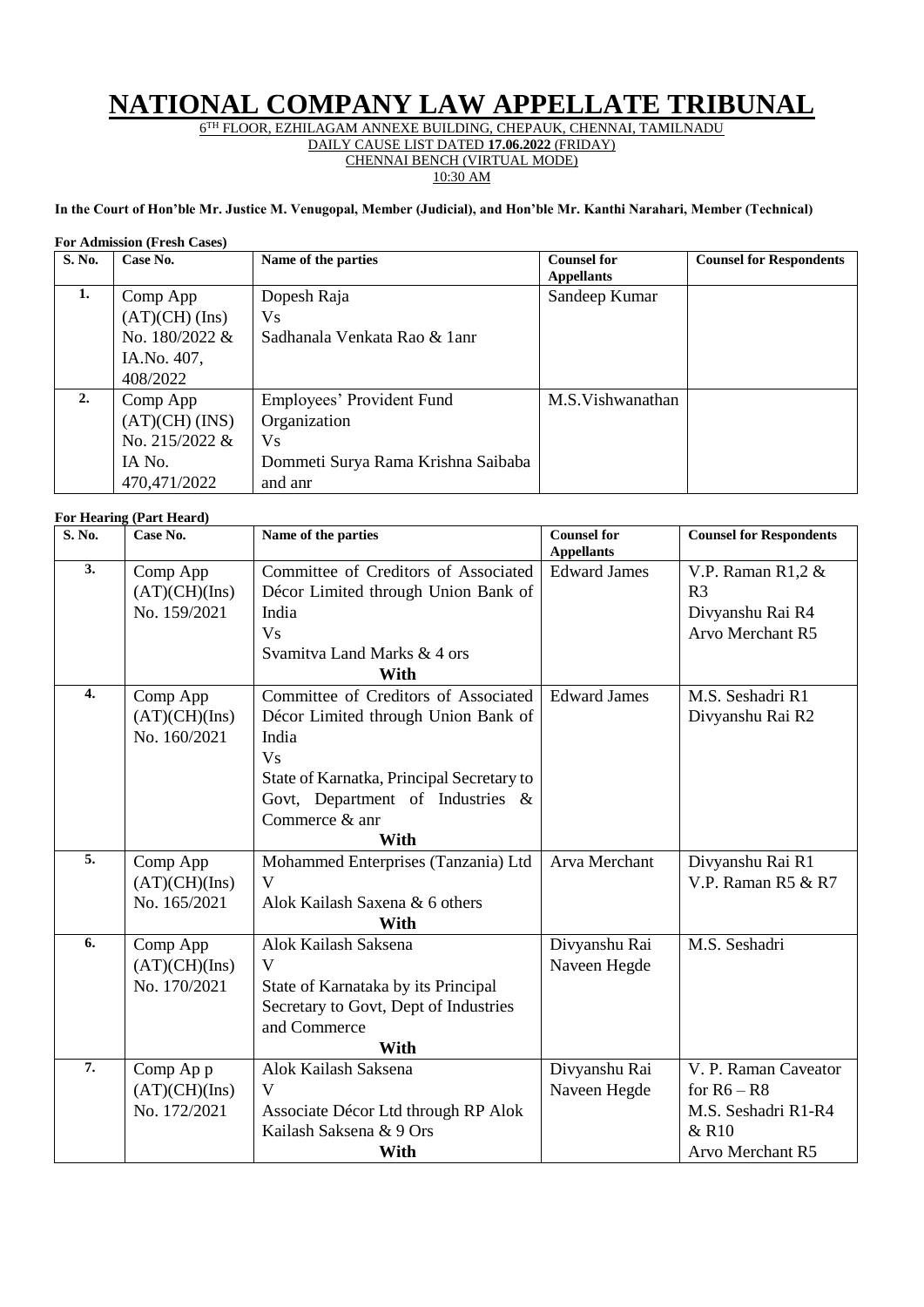| о. | Comp App      | Alok Kailash Saksena       | Divyanshu Rai | Shobana Krishnan R1- |
|----|---------------|----------------------------|---------------|----------------------|
|    | (AT)(CH)(Ins) |                            | Naveen Hegde  | R <sub>3</sub>       |
|    | No. 173/2021  | Svamitya Landmarks & 2 Ors |               |                      |

## **For Admission (After notice)**

| S. No. | Case No.                                                                                  | Name of the parties                                                                              | <b>Counsel for</b><br><b>Appellants</b>    | <b>Counsel for Respondents</b>                   |
|--------|-------------------------------------------------------------------------------------------|--------------------------------------------------------------------------------------------------|--------------------------------------------|--------------------------------------------------|
| 9.     | Comp App<br>$(AT)$ $(CH)$<br>Ins)<br>No. 256/2021                                         | <b>CUBOID</b><br><b>Vs</b><br><b>Asset Homes Pvt Ltd</b>                                         | <b>Eshwar Sabapathy</b><br>N V Saisunder   | Sivanand<br>(Vakalat not filed)                  |
| 10.    | Comp App.<br>(AT)(CH)<br>No.51/2021&<br>I.A.610/2021                                      | P. Obul Reddy & 4 Ors<br><b>Vs</b><br>Rayen Steels Pvt Ltd & 17 Ors                              | A.M. Sridharan                             | R.Theertesh R1                                   |
| 11.    | Comp App<br>(AT)(CH)(Ins)<br>No. 198/2021                                                 | G. Ramakrishna Reddy<br><b>Vs</b><br>Manjeet Bucha & anr                                         | V. M. Kannan<br>Ramasubramaniam<br>Raja    | Manjeet Bucha IRP<br>Rojan Rajasekaran           |
| 12.    | Comp App<br>(AT)(CH)(Ins)<br>No. 56/2022                                                  | Joint Leader Forum<br><b>Vs</b><br>S. Siva Sundar & 3 Ors                                        | S.<br>Sathiyanarayanan                     | Venkata Sivakumar R4                             |
| 13.    | Comp. App.<br>(AT)(CH)(Ins)<br>No. 158/2022<br>and<br>I.A.No.367,<br>368 & 369 of<br>2022 | Suspended Management of Apex<br>Meadows Pvt Ltd<br><b>Vs</b><br>Baisetty Ajay Kumar & Anr        | Anirudh Krishnan,<br>Adarsh<br>Subramanian |                                                  |
| 14.    | Comp. App.<br>(AT)(CH)(Ins)<br>No. 170/2022<br>and<br>I.A.No.391 &<br>392 of 2022         | Suspended Management of Apex<br>Meadows Pvt Ltd<br><b>Vs</b><br>Baisetty Ajay Kumar & Anr        | Anirudh Krishnan,<br>Adarsh<br>Subramanian |                                                  |
| 15.    | Comp App<br>(AT)(CH)No.<br>18/2022 IA<br>No.208/2022                                      | RBG Trading Corporation P Ltd. & 2<br><b>Ors</b><br>V<br>Sulochana Gupta & 2 Ors<br><b>WITH</b>  | Arun C. Mohan                              | Sukumar Nainam<br>Oommen<br>Caveator for R1 & R2 |
| 16.    | Comp App<br>$(AT)(CH)$ No.<br>19/2022                                                     | RBG Enterprises Pvt. Ltd & 2 Ors<br>V<br>Sulochana Gupta & 2 Ors<br><b>WITH</b>                  | Arun C. Mohan                              | Sukumar Nainam<br>Oommen<br>Caveator for R1 & R2 |
| 17.    | Comp App<br>$(AT)(CH)$ No.<br>20/2022                                                     | RBG Retail Pvt. Ltd & 2 Ors & 2 Ors<br>V<br>Sulochana Gupta & 2 Ors                              | Arun C. Mohan                              | Sukumar Nainam<br>Oommen<br>Caveator for R1 & R2 |
| 18.    | Comp. App<br>(AT)(CH)(Ins)<br>No. 222/2021                                                | OCS Group (India) Pvt Ltd<br>V<br>Bijoy Prabhakaran Pulipra (IRP) PVS<br>Memorial Hospital P Ltd | Sandeep Sharma                             | Bijoy P Pulipra                                  |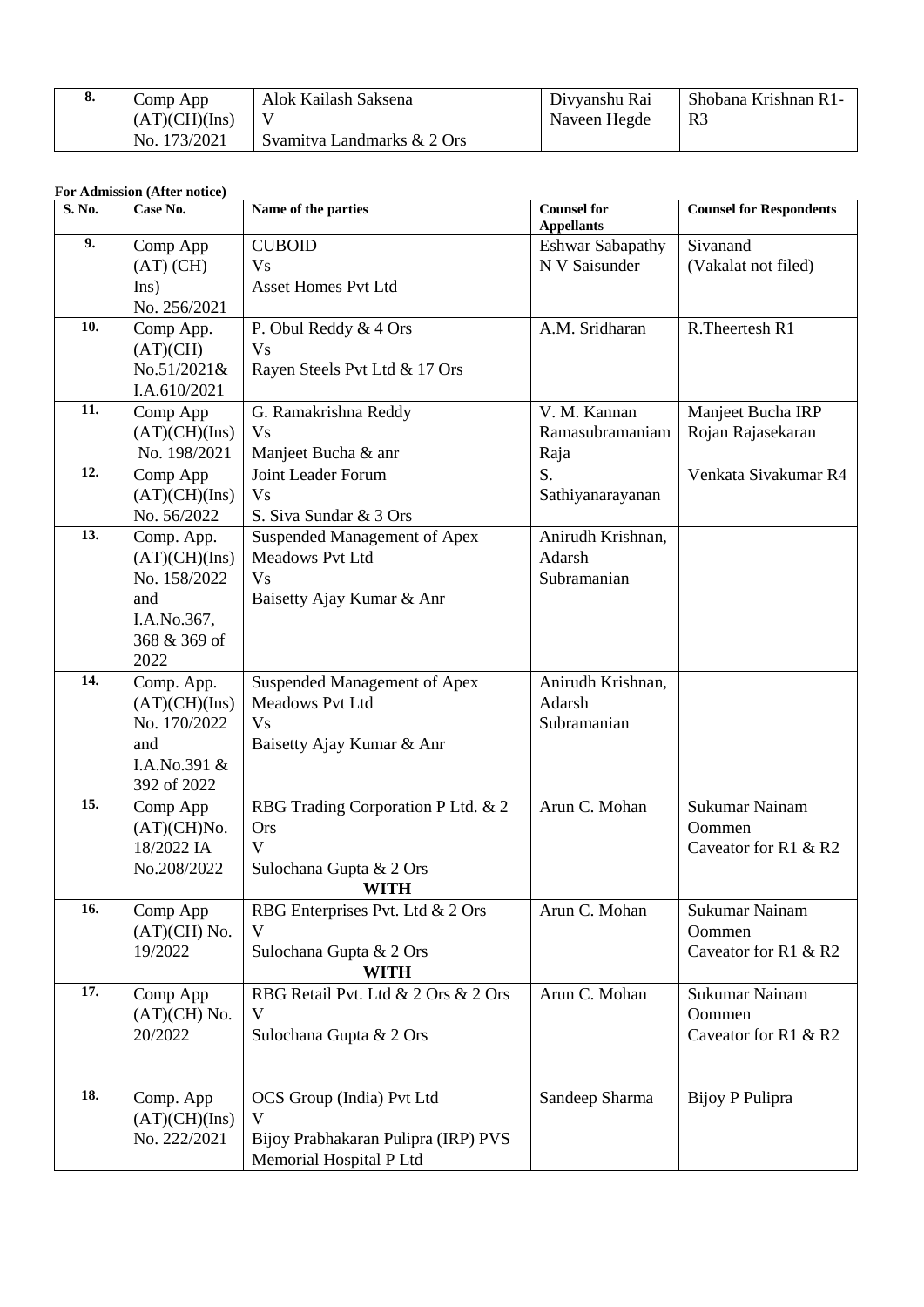| <b>For Hearing</b> |                                                                                 |                                                                                                                   |                                                   |                                                                                                                                                              |
|--------------------|---------------------------------------------------------------------------------|-------------------------------------------------------------------------------------------------------------------|---------------------------------------------------|--------------------------------------------------------------------------------------------------------------------------------------------------------------|
| S. No.             | Case No.                                                                        | Name of the parties                                                                                               | <b>Counsel for</b><br><b>Appellants</b>           | <b>Counsel for Respondents</b>                                                                                                                               |
| 19.                | Comp.App<br>$(AT)$ $(CH)(Ins)$<br>No.78/2022 &<br>I.A.No.157,158<br>& 159 /2022 | Roxcel Trading Company GmbH<br><b>Vs</b><br>Sathiyadevei Alamuri RP & 4 Ors.                                      | Savitha<br>K.Jagadeesan<br>(P.H.Aravind P)        | Ramaswamy<br>Aravind Pandian P H                                                                                                                             |
| 20.                | Comp App<br>(AT)(CH)No.10<br>2021                                               | M.S.Muralidaran and Arr<br><b>Vs</b><br>Technology Frontiers India Pvt Ltd                                        | Mr. K. Gaurav<br>Kumar, PCS Mr.<br>Alpa Jain, PCS | R1 Sriram S, PCS For<br>R. 3, 4, 5 & 11, P.<br>Giridharan R.6, 7 & $10$<br>Gauri Rasgotra, R.8<br>Dhanisha Giri, For<br>Ranghasayee, R.9.<br>Kumarpal Chopra |
| $\overline{21}$ .  | Comp App<br>(AT)(CH)(Ins)<br>No. 264/2021 &<br>IA No.<br>564/2021               | V.K. Abdul Rahim<br><b>Vs</b><br>Jasin Jose & Anr                                                                 | Babu<br>Karukapadath<br>Arya Raghunath            | Jasin Rose R1<br>R <sub>2</sub> Notice served on<br>01/01/2022                                                                                               |
| 22.                | Comp. App<br>(AT)(CH)No.<br>55/2021 & IA<br>No. 630 &<br>631/2021               | Nalini Hari<br><b>Vs</b><br>Mysore Stoneware Pipes & potteries<br>Ltd                                             | Sriram<br>Venkatavaradan                          | A.Mohan R1                                                                                                                                                   |
| 23.                | TA No.<br>30/2021 (Comp<br>App $(AT)$ (Ins)<br>No 442/2020)                     | Vipraz Adz<br>V<br>Sundaresan Nagarajan RP for P Dot G<br>Constructions P Ltd & Anr<br><b>WITH</b>                | Madhusmita<br>Bora                                | Anannya R2<br>Ragini Gupta<br>Ravi Rajagopalan R1                                                                                                            |
| 24.                | TA No.<br>31/2021 (Comp<br>App $(AT)$ (Ins)<br>No 443/2020)                     | B. Aklhilandeswari<br>V<br>Sundaresan Nagarajan RP for P Dot G<br>Constructions P Ltd & Anr<br><b>WITH</b>        | Madhusmita<br>Bora                                | Anannya R2<br>Ragini Gupta<br>Ravi Rajagopalan R1                                                                                                            |
| 25.                | TA No.<br>32/2021 (Comp<br>App $(AT)$ (Ins)<br>No 444/2020)                     | S. Rani<br>$\mathbf{V}$<br>Sundaresan Nagarajan RP for P Dot G<br>Constructions P Ltd & Anr<br><b>WITH</b>        | Madhusmita<br>Bora                                | Anannya R2<br>Ragini Gupta<br>Ravi Rajagopalan R1                                                                                                            |
| 26.                | TA No.<br>33/2021 (Comp<br>App $(AT)$ (Ins)<br>No 445/2020)                     | Krishnamoorthy R & Anr<br>V<br>Sundaresan Nagarajan RP for P Dot G<br>Constructions P Ltd & 6 Ors<br><b>WITH</b>  | Madhusmita<br>Bora                                | Anannya R2<br>Ragini Gupta<br>Ravi Rajagopalan R1                                                                                                            |
| $\overline{27}$ .  | TA No.<br>34/2021 (Comp<br>App $(AT)$ (Ins)<br>No 454/2020)                     | Sai Trading and Interiors<br>V<br>Sundaresan Nagarajan RP for P Dot G<br>Constructions P Ltd & Anr<br><b>WITH</b> | Madhusmita<br>Bora                                | Anannya R2<br>Ragini Gupta<br>Ravi Rajagopalan R1                                                                                                            |